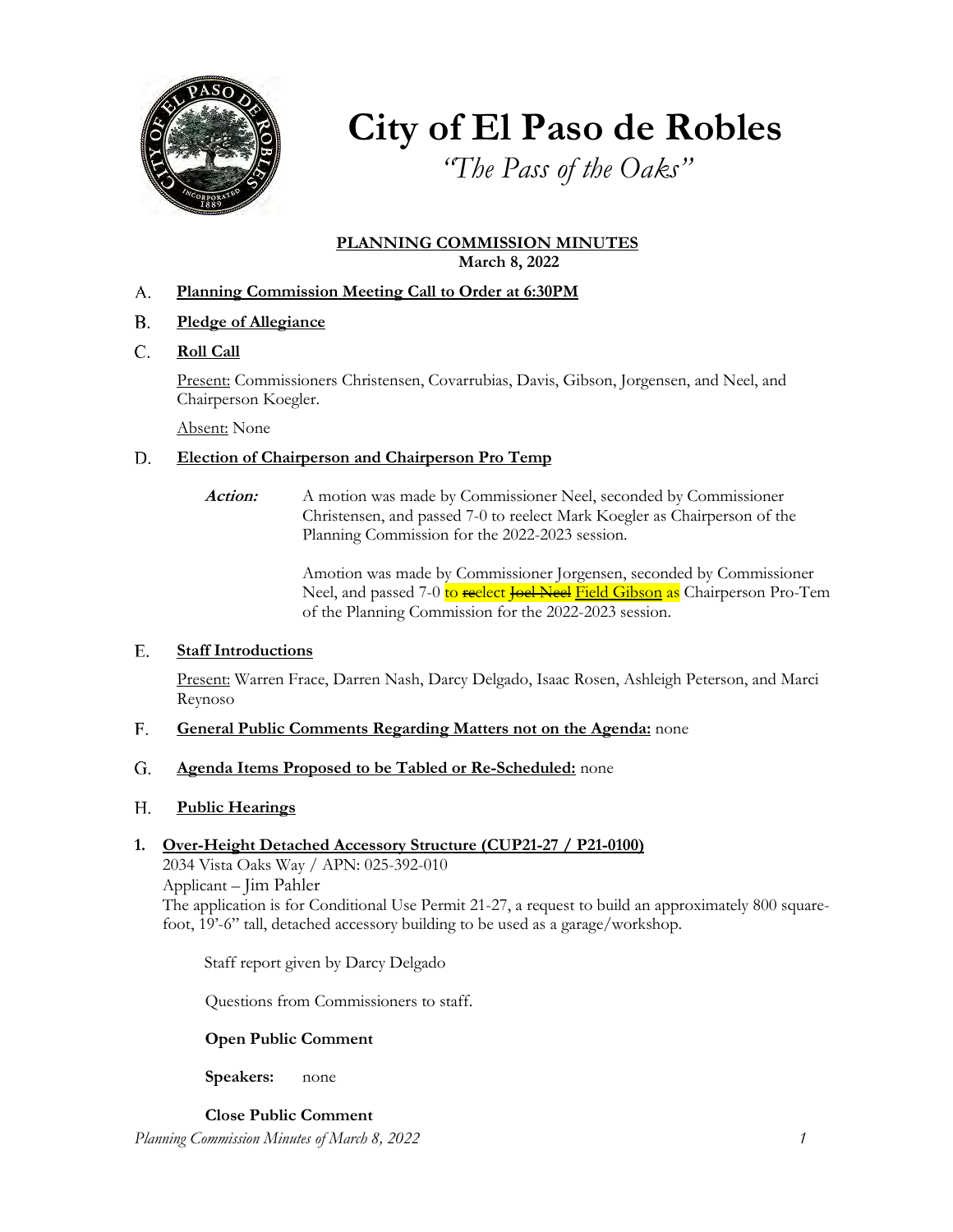Planning Commissioners deliberated.

**Action:** A motion was made by Commissioner Christensen, seconded by Commissioner Gibson, and passed 7-0 to approve Resolution 22-004, approving Conditional Use Permit 21-27 with clarification that the maximum height shall not exceed 21 feet and 8 inches.

#### **Discussion Items:** I.

2. Planning Commissioner Training - The People's Business: an overview of the Brown Act, ethics and open government laws, and the Commissioners' role during public meetings.

Staff report given by Isaac Rosen

Questions from Commissioners to staff

## 3. Comprehensive Zoning Code Update Study Session

Staff report given by Darcy Delgado

Questions from Commissioners to staff

#### **Consent Calendar** J.

## **4. Development Review Committee Minutes (for approval):**

February 7, 2022 February 14, 2022

## **5. Planning Commission Minutes (for approval):**

February 22, 2022 February 27, 2022

**Action:** A motion was made by Commissioner Gibson, seconded by Commissioner Covarrubias, and passed 7-0 to approve the consent calendar as presented.

#### **Other Reports** K.

## **Paso Robles Street Report** 1.

## **Development Review Committee Rotation Schedule** 2.

| Month | Commissioners |             |                                |
|-------|---------------|-------------|--------------------------------|
| March | Koegler       | <b>Neel</b> | Christensen<br>$3/14$ - Gibson |
| April | Koegler       | <b>Neel</b> | Christensen<br>$4/11$ - Davis  |
| May   | Gibson        | Jorgensen   | Christensen                    |